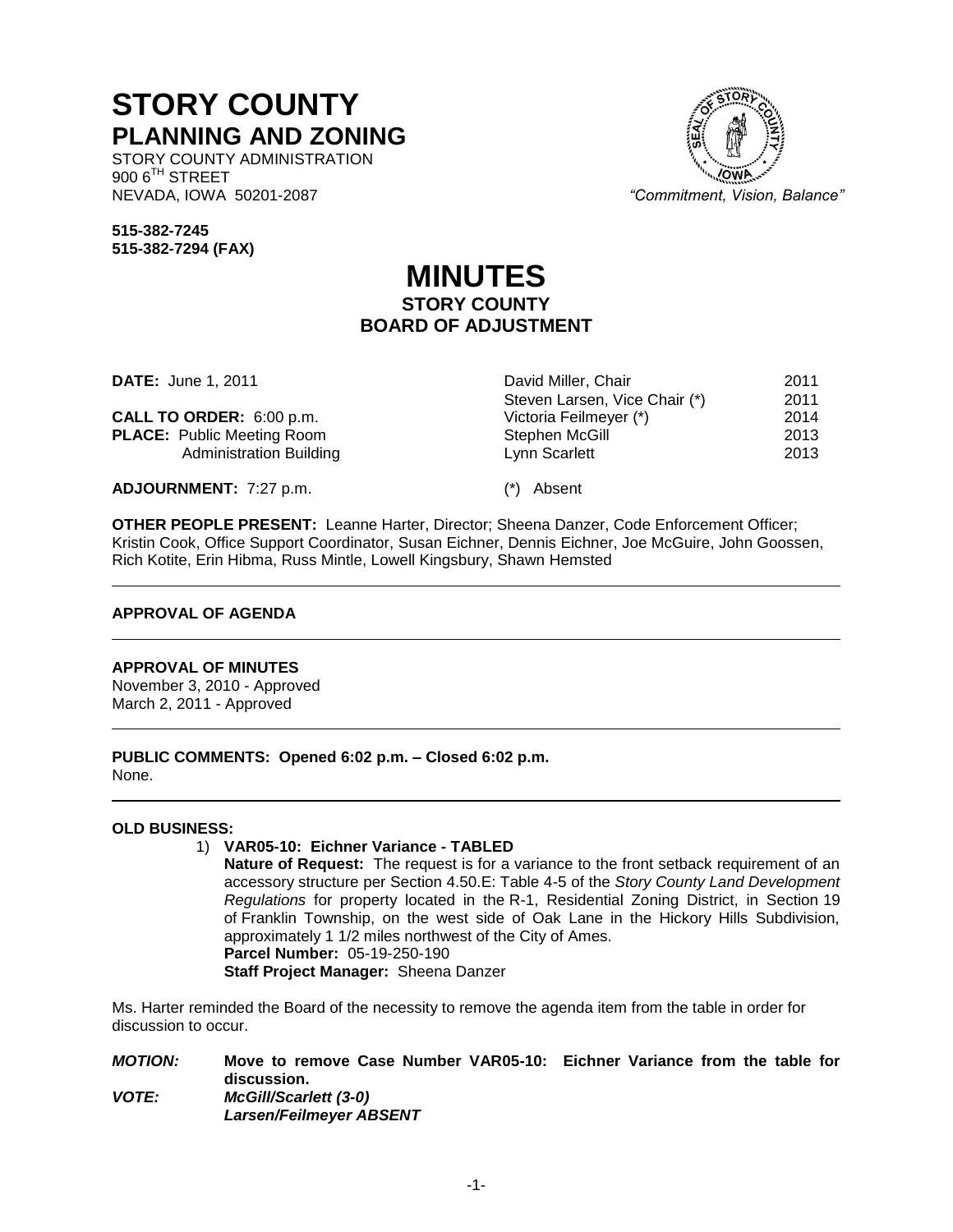Motion: McGill Second: Scarlett<br>Voting Aye: Scarlett, Scarlett, Miller, McGill Voting Nay: None Not Voting: None Absent: Feilmeyer, Larsen

# **STAFF PRESENTATION:**

Ms. Harter stated the staff report previously prepared for the agenda item was submitted with the packet for the meeting and offered to answer any questions from the Board of Adjustment.

#### **APPLICANT COMMENTS:**

Dennis Eichner, 5511 Oak Lane, Ames, Iowa Mr. Eichner referenced the letter presented prior to the meeting to the members of the Board of Adjustment.

Mr. Miller commented that Mr. Eichner had previously applied for zoning permits for other structures and questioned why the application process was not followed for this particular structure.

Mr. Eichner replied that the original contractor which constructed the other improvements on the site was contracted for the accessory building, and he noted he had assumed the contractor had applied for all necessary permits. He stated that the County Assessor was present at the property the day construction was finalized. Mr. Eichner further noted that after receiving notice of the matter, he contacted the contractor, Mr. Tom Donner with Teak Construction, who indicated to Mr. Eichner he was unaware the building would require a zoning permit. Mr. Eichner noted it is a taxed building, assessed at \$3,300.

# **PUBLIC COMMENTS:**

John Goossen 5527 Oak Lane, Ames, Iowa

Mr. Goossen commented his residence was closest to the existing building, and noted it was a beautiful structure that fits into the wooden character of the neighborhood.

Mr. Miller referenced the letter written by Mr. Eichner presented to the Story County Board of Adjustment via email on May 31, 2011, and entered it into the record.

Mr. Eichner commented the structure was approved by the architectural review committee of the homeowner's association.

#### **BOARD COMMENTS:**

Mr. Miller asked staff to review the fine amount previously paid by Mr. Eichner. Ms. Danzer replied the applicable fine was double the permit fee plus \$100. Mr. Eichner stated that he paid \$125.

Mr. Miller questioned what other cases have been acted upon by the Board of Adjustment that would set a precedence for the Board to consider. Ms. Harter noted that approximately an equal amount of cases wherein the structure was constructed without a permit while not meeting the bulk requirements were approved or denied by the Board.

McGill questioned the age of these other cases noted by Ms. Harter. Ms. Harter noted those structures had been in place to the best of her knowledge less than five years.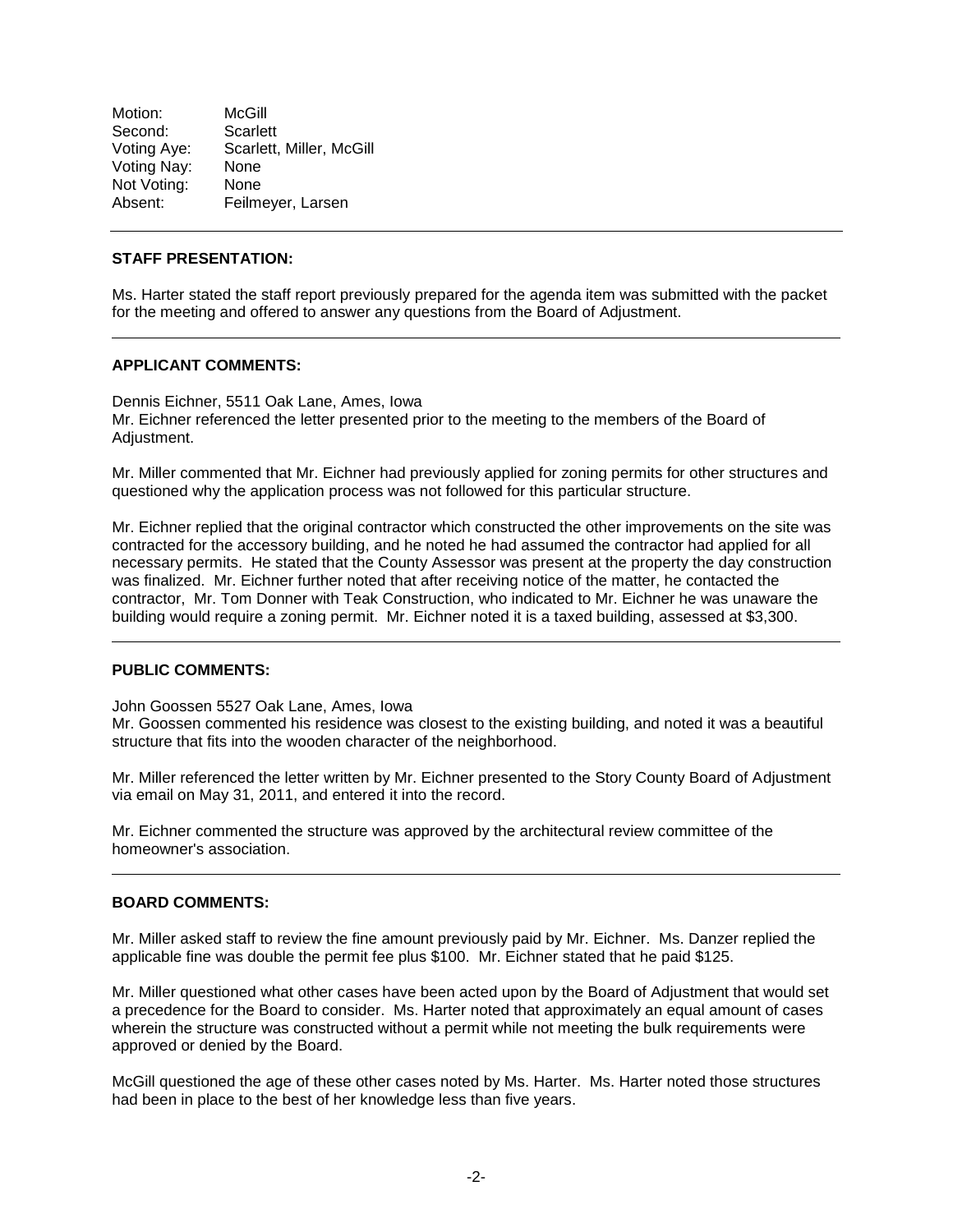Mr. Miller questioned what other options for the Board to consider may be in order to not set a precedence where others would just go ahead and do the development and then pay a fine as a result. Ms. Harter replied that a fine could be applied and language added to the applicable decision and order outlining the conclusions and actions of the Board of Adjustment for a particular case.

Mr. McGill noted that he drove by the property and commented his opinion was such that limitations were present on the site dictating the placement of the structure as it currently exists.

Mr. McGill questioned whether there is a statue of limitations on the proposed structure and Board action. Ms. Harter stated the *Story County Land Development Regulations* was silent on the matter and the Code of Iowa would state simply outlines the duties and responsibilities of the Board of Adjustment.

Mr. Miller commented the proposal places the Board in a quandary and that he didn't believe the Eichner's irresponsibly developed in doing such and suggested an additional fine should be considered by the Board of Adjustment.

Mr. McGill reiterated his impression of the site and stated agreement with Mr. Miller's comments regarding the fine.

#### *MOTION:* **Move to adopt the Findings of Fact in the Staff Report prepared for and presented to the Story County Board of Adjustment.** *VOTE: McGill/Scarlett (3-0) Feilmeyer, Larsen ABSENT*

| Motion:     | McGill                   |
|-------------|--------------------------|
| Second:     | Scarlett                 |
| Voting Aye: | Scarlett, Miller, McGill |
| Voting Nay: | None                     |
| Not Voting: | None                     |
| Absent:     | Feilmeyer, Larsen        |

*MOTION:* **Move to adopt the Decision regarding the Legal Principles as outlined in the Staff Report***,* **prepared for and presented to the Story County Board of Adjustment with the exception spelled out in the final decision outlined in the Order.** *VOTE: McGill/Scarlett (3-0) Feilmeyer, Larsen ABSENT*

| Motion:     | McGill                   |
|-------------|--------------------------|
| Second:     | Scarlett                 |
| Voting Aye: | Scarlett, Miller, McGill |
| Voting Nay: | None                     |
| Not Voting: | None                     |
| Absent:     | Feilmeyer, Larsen        |

*MOTION:* **Move to approve the request as proposed by the applicant in Case No. VAR05-10, as discussed by the Board of Adjustment and in the Staff Report prepared for and presented to the Story County Board of Adjustment finding that all applicable Legal Principles have been satisfied with the stipulation that the applicant pay a fine of \$500 due to the fact that construction was undertaken without approval.**  *VOTE: McGill/Scarlett (3-0)*

*Feilmeyer, Larsen ABSENT*

Motion: McGill Second: Scarlett Voting Aye: Scarlett, Miller, McGill Voting Nay: None Not Voting: None Absent: Feilmeyer, Larsen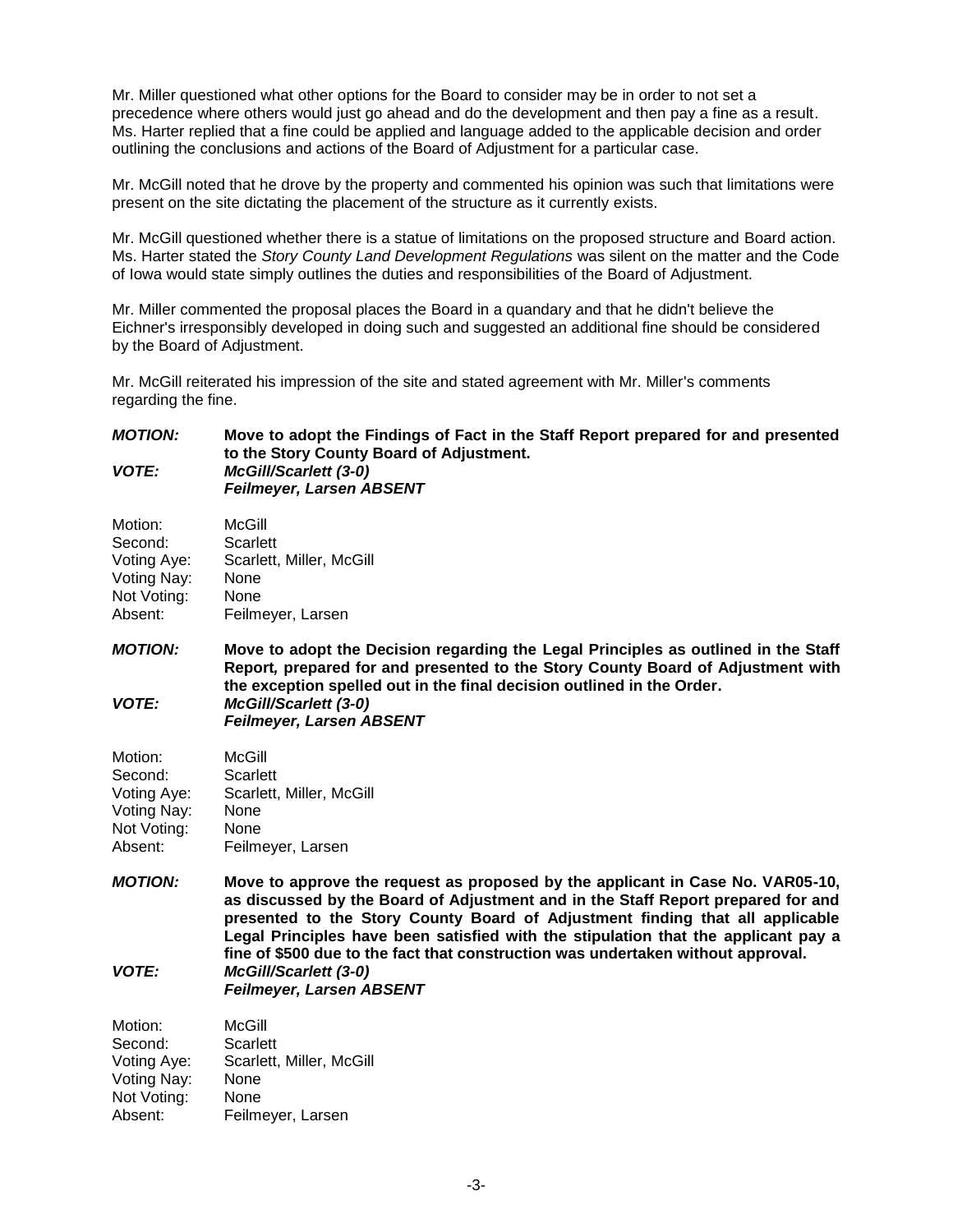# **OLD BUSINESS:**

# 2) **VAR04-10: Vince Variance - REQUEST TO RECONSIDER-TABLED**

**Nature of Request:** The request is for a variance to the front setback requirement of an accessory structure per Section 4.50.E: Table 4-5 of the *Story County Land Development Regulations* for property located in the R-1, Residential Zoning District, in Section 19 of Franklin Township, on the west side of Oak Lane in the Hickory Hills Subdivision, approximately 1 1/2 miles northwest of the City of Ames. **Parcel Number:** 05-19-250-180 **Staff Project Manager:** Sheena Danzer

### *MOTION:* **Move to table the request.** *VOTE: McGill/Scarlett (3-0) Feilmeyer, Larsen ABSENT*

| Motion:     | McGill                   |
|-------------|--------------------------|
| Second:     | Scarlett                 |
| Voting Aye: | Scarlett, Miller, McGill |
| Voting Nay: | None                     |
| Not Voting: | None                     |
| Absent:     | Feilmeyer, Larsen        |

#### **NEW BUSINESS:**

1) **CUP01-11: Lee Conditional Use Permit** 

**Nature of Request:** The request is for a conditional use permit for construction of a communications tower/facility in the A-1 Agricultural district, on property located in Section 22 of Palestine Township. **Parcel Number:** 13-22-200-305 **Staff Project Manager:** Sheena Danzer

# **STAFF PRESENTATION:**

Ms. Danzer presented the vicinity map, application as submitted, and covered the dates of legal notification and publication requirements.

Ms. Danzer outlined the review completed by the Interagency Review Team.

Ms. Danzer presented the alternatives for the Board to consider.

Mr. Miller confirmed that all required setbacks and regulations are satisfied. Ms. Danzer affirmed.

#### **APPLICANT COMMENTS:**

Mr. Rich Kotite 25870 Highway 2, Keosauqua, Iowa

Mr. Kotite reiterated the recommendation of the Planning and Zoning Commission regarding the application and requested that the Board do the same.

Mr. Miller commented it was the desire that Story County not experience a proliferation of communications towers in the county and questioned whether the proposed design would allow for colocation which would help achieve the goal. Mr. Kotite explained that the proposed design is such that co-location was allowable.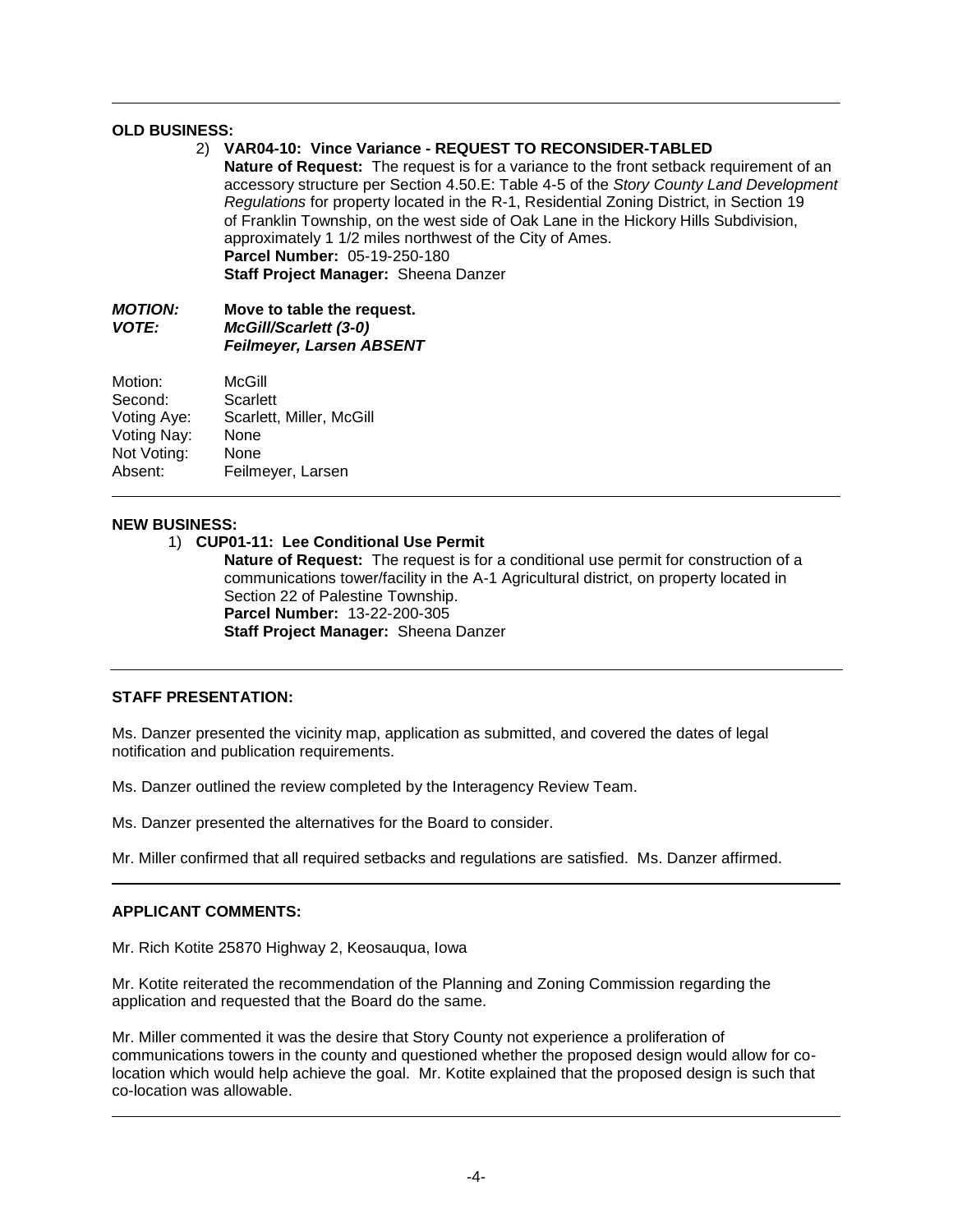# **BOARD COMMENTS:**

*MOTION:* **Move to adopt the Findings of Fact in the Staff Report prepared for and presented to the Story County Board of Adjustment.** *VOTE: McGill/Scarlett (3-0) Feilmeyer, Larsen ABSENT*

| Motion:     | McGill                   |
|-------------|--------------------------|
| Second:     | Scarlett                 |
| Voting Aye: | Scarlett, Miller, McGill |
| Voting Nay: | None                     |
| Not Voting: | None                     |
| Absent:     | Feilmeyer, Larsen        |

*MOTION:* **Move to adopt the Decision regarding the Standards for Approval as outlined in the Staff Report***,* **prepared for and presented to the Story County Board of Adjustment.** *VOTE: McGill/Scarlett (3-0) Feilmeyer, Larsen ABSENT*

| Motion:     | McGill                   |
|-------------|--------------------------|
| Second:     | Scarlett                 |
| Voting Aye: | Scarlett, Miller, McGill |
| Voting Nay: | None                     |
| Not Voting: | None                     |
| Absent:     | Feilmeyer, Larsen        |

*MOTION:* **Move to adopt the Order approving the request as proposed by the applicant in Case No. CUP01-11, as discussed by the Board of Adjustment and in the Staff Report prepared for and presented to the Story County Board of Adjustment finding that all Standards for Approval have been satisfied subject to the requirements placed by the Planning and Zoning Commission.** *VOTE: McGill/Scarlett (3-0)*

*Feilmeyer, Larsen ABSENT*

| Motion:<br>Second: | McGill<br>Scarlett       |
|--------------------|--------------------------|
| Voting Aye:        | Scarlett, Miller, McGill |
| Voting Nay:        | None                     |
| Not Voting:        | None                     |
| Absent:            | Feilmeyer, Larsen        |

#### **NEW BUSINESS:**

2) **Minor Modification to CUP01-04**

**Nature of Request:** The request is for a minor amendment to approved Conditional Use Permit CUP01-04 (Gravel and Sand Extraction Operation) to permit an extended timeframe for operation of the proposed use and to also revise berming and landscaping requirements. **Parcel Number:** 09-13-200-445 and 09-13-400-205

**Staff Project Manager:** Sheena Danzer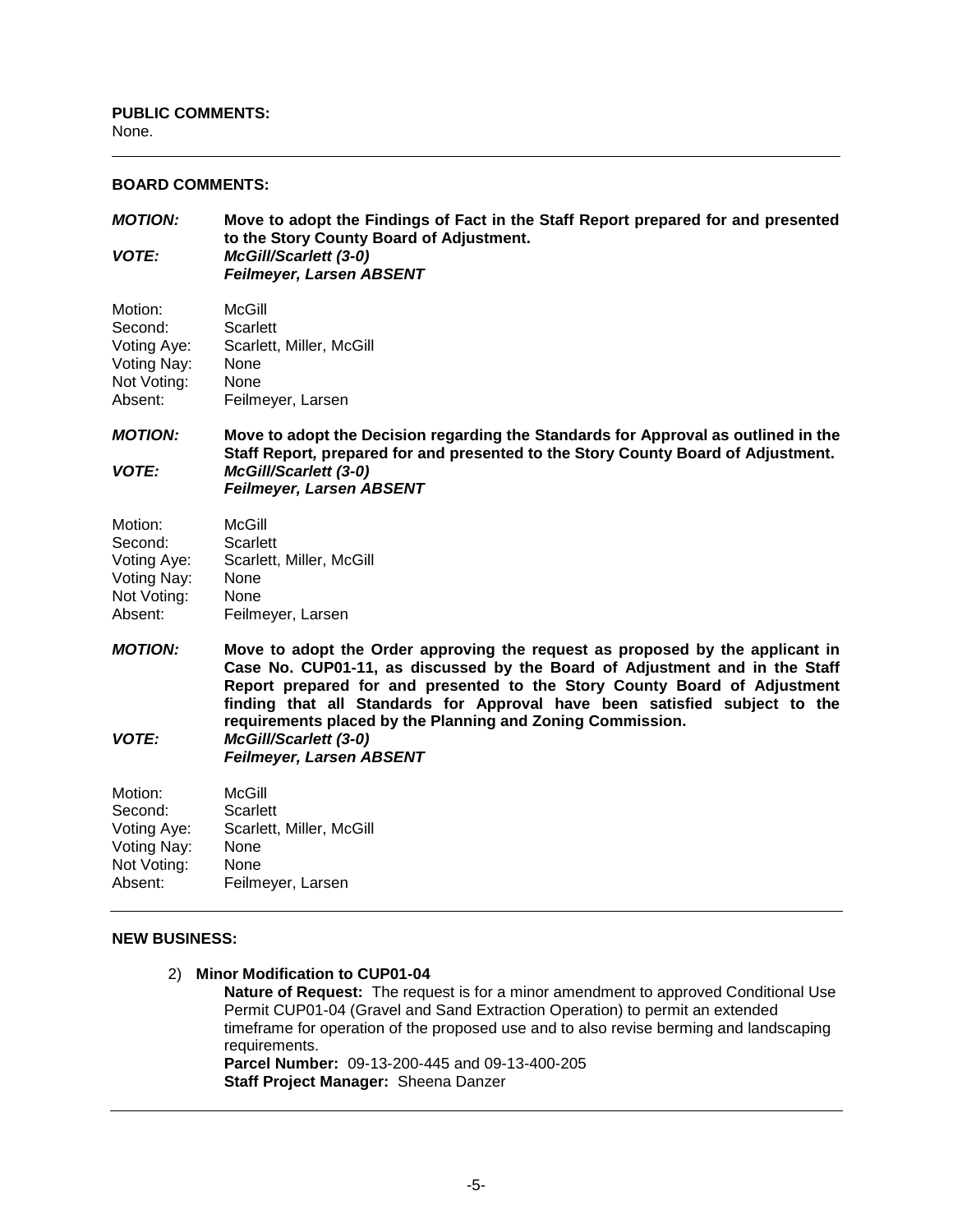# **STAFF PRESENTATION:**

Ms. Danzer presented the vicinity map, application as submitted, and covered the dates of legal notification and publication requirements.

Ms. Danzer presented site shots and outlined the applicable chronology for the conditional use permit and the change in ownership.

Ms. Danzer reviewed the original decision and order regarding the proposed conditions of approval of the conditional use permit, specifically addressing the landscaping and buffering requirements.

Ms. Danzer noted that the approved Pre-Construction Phase Permits (for floodplain development) are set to expire in July 2011, and if activity would not continue on the property, new applications would be required.

Ms. Danzer presented the alternatives for the Board to consider.

Mr. Miller questioned whether the grasses would just be until work would begin, and the additional trees would be planted after the operation on the site would be undertaken. Ms. Danzer affirmed that was their intention.

Mr. McGill asked whether the original landscaping plans specified the actual types of the trees. Ms. Danzer affirmed.

#### **APPLICANT COMMENTS:**

Mr. Joe McGuire, Old Castle Materials

Mr. McGuire commented on the nature of the sand and gravel industry and necessity to have adequate reserves to continue viability of operations. He noted that it is their intention to be able to tie the operation into the existing operation on the east side of the road.

Mr. McGill clarified that the extension request to 2036 related to this desire to tie the two together. Mr. McGuire affirmed.

Mr. McGuire commented on the approved landscaping requirements and the placement of trees on the top of the berm rather behind as requested by the proposal.

Mr. Miller asked whether the both operations and conditional use permits were reviewed under similar standards. Ms. Harter affirmed.

Mr. Miller questioned whether there would be benefits into combining the two conditional use permits into one permit. Ms. Harter stated the road was a physical barrier which staff felt would serve to essentially have these two acts as two separate applications, and supported keeping the two permits as originally approved.

#### **PUBLIC COMMENTS:**  None.

#### **BOARD COMMENTS:**

*MOTION:* **Move to adopt the Findings of Fact in the Staff Report prepared for and presented to the Story County Board of Adjustment.** *VOTE: Scarlett/McGill (3-0) Feilmeyer, Larsen ABSENT*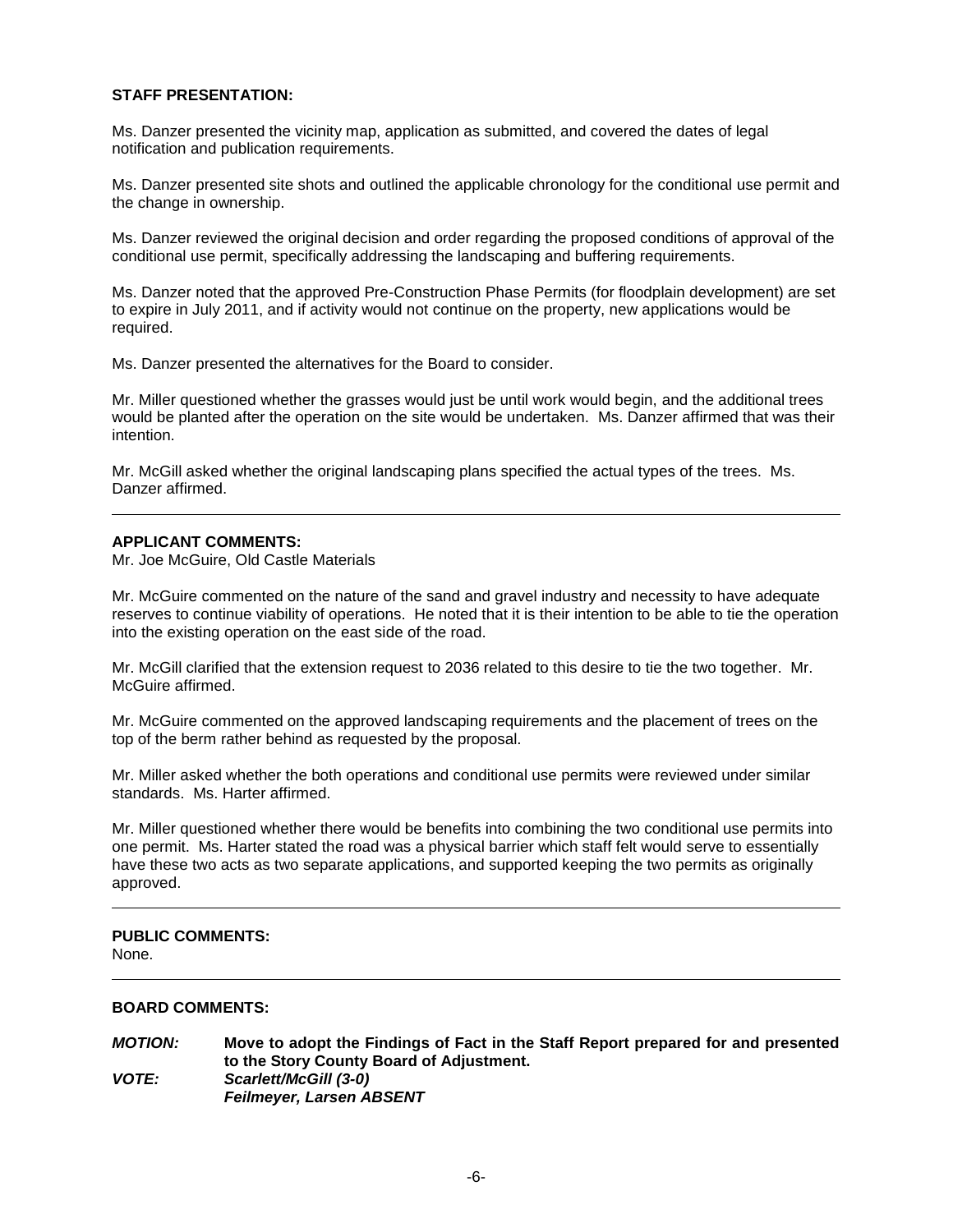| Scarlett, Miller, McGill |
|--------------------------|
|                          |
|                          |
|                          |
|                          |

*MOTION:* **Move to adopt the Decision regarding the Standards for Approval as outlined in the Staff Report***,* **prepared for and presented to the Story County Board of Adjustment.** *VOTE: Scarlett/McGill (3-0) Feilmeyer, Larsen ABSENT*

| Motion:     | Scarlett                 |
|-------------|--------------------------|
| Second:     | McGill                   |
| Voting Aye: | Scarlett, Miller, McGill |
| Voting Nay: | None                     |
| Not Voting: | None                     |
| Absent:     | Feilmeyer, Larsen        |

*MOTION:* **Move to approve the request as proposed by the applicant in Case No. CUP01-04, as discussed by the Board of Adjustment and in the Staff Report prepared for and presented to the Story County Board of Adjustment finding that all Standards for Approval have been satisfied.** *VOTE: Scarlett/McGill (3-0)*

*Feilmeyer, Larsen ABSENT*

| Motion:     | Scarlett                 |
|-------------|--------------------------|
| Second:     | McGill                   |
| Voting Aye: | Scarlett, Miller, McGill |
| Voting Nay: | None                     |
| Not Voting: | None                     |
| Absent:     | Feilmeyer, Larsen        |

# **OTHER BUSINESS:**

None.

# **BOARD COMMENTS:**

None.

# **STAFF COMMENTS:**

Ms. Harter introduced Ms. Kristin Cook as the new Office Support Coordinator for the Planning and Zoning Department.

# **ADJOURNMENT: 7:27 p.m.**